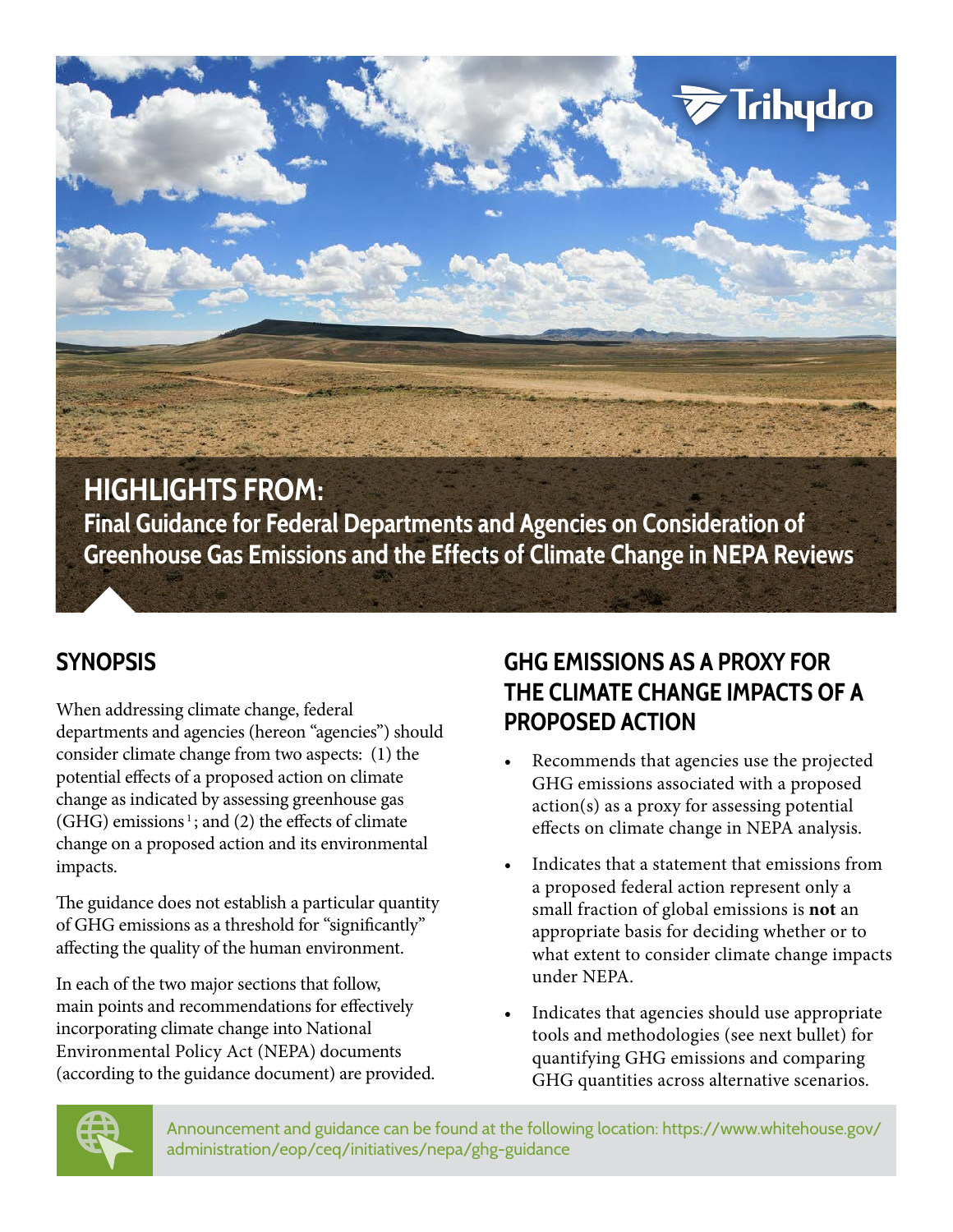

- Example Quantification Tools and Methodologies:
	- Agencies should quantify the proposed action's projected direct and indirect GHG emissions.
		- Analysis should be commensurate with the quantity of projected GHG emissions.
	- When data inputs are reasonably available to support calculations, agencies should conduct GHG analyses and disclose **quantitative estimates2** of GHG emissions in their NEPA reviews.
		- Include emissions from fossil fuel combustion and estimates of GHG emissions and carbon sequestration for many of the sources and sinks.
		- Important to consider the proposed action's temporal scale, and the availability of input data.
- If an agency determines that quantifying GHG emissions is not warranted (due to tools/methodologies/or data inputs not reasonably available), the agency should provide a **qualitative** analysis and rationale for determining that the quantitative analysis is not warranted.
	- Qualitative analysis can rely on sectorspecific descriptions of the GHG emissions of the category of the federal agency action.
	- Provide a qualitative summary discussion of the impacts of GHG emissions based on authoritative reports<sup>3</sup>.

#### **SCOPE OF THE PROPOSED ACTION**

• Agencies should take into account the proposed action – including "connected" actions – subject to reasonable limits based on feasibility and practicality.

### **ALTERNATIVES**

• Agencies should compare the anticipated levels of GHG emissions from each alternative including the no-action alternative.

### **DIRECT AND INDIRECT EFFECTS**

- If direct and indirect GHG emissions can be quantified based on available information, including reasonable projections and assumptions, agencies should consider and disclose reasonably foreseeable direct and indirect emissions.
- Agencies should disclose the information/ assumptions used in the analysis and explain any uncertainties.
- To compare estimated direct and indirect emissions with GHG emissions from the noaction alternative, agencies should draw on existing, timely, objective, and authoritative analyses<sup>4</sup>.
	- In the absence of such analyses, agencies should use other available information.
		- If such analyses or information for quantification is unavailable, or the complexity of comparing emissions is overly speculative, then the agency should quantify emissions to the extent that this information is available.

### **CUMULATIVE EFFECTS**

- Direct and indirect effects analysis for GHG emissions will adequately address the cumulative impacts for climate change from the proposed action and its alternatives.
- A separate cumulative effects analysis for GHG emissions is **not** needed.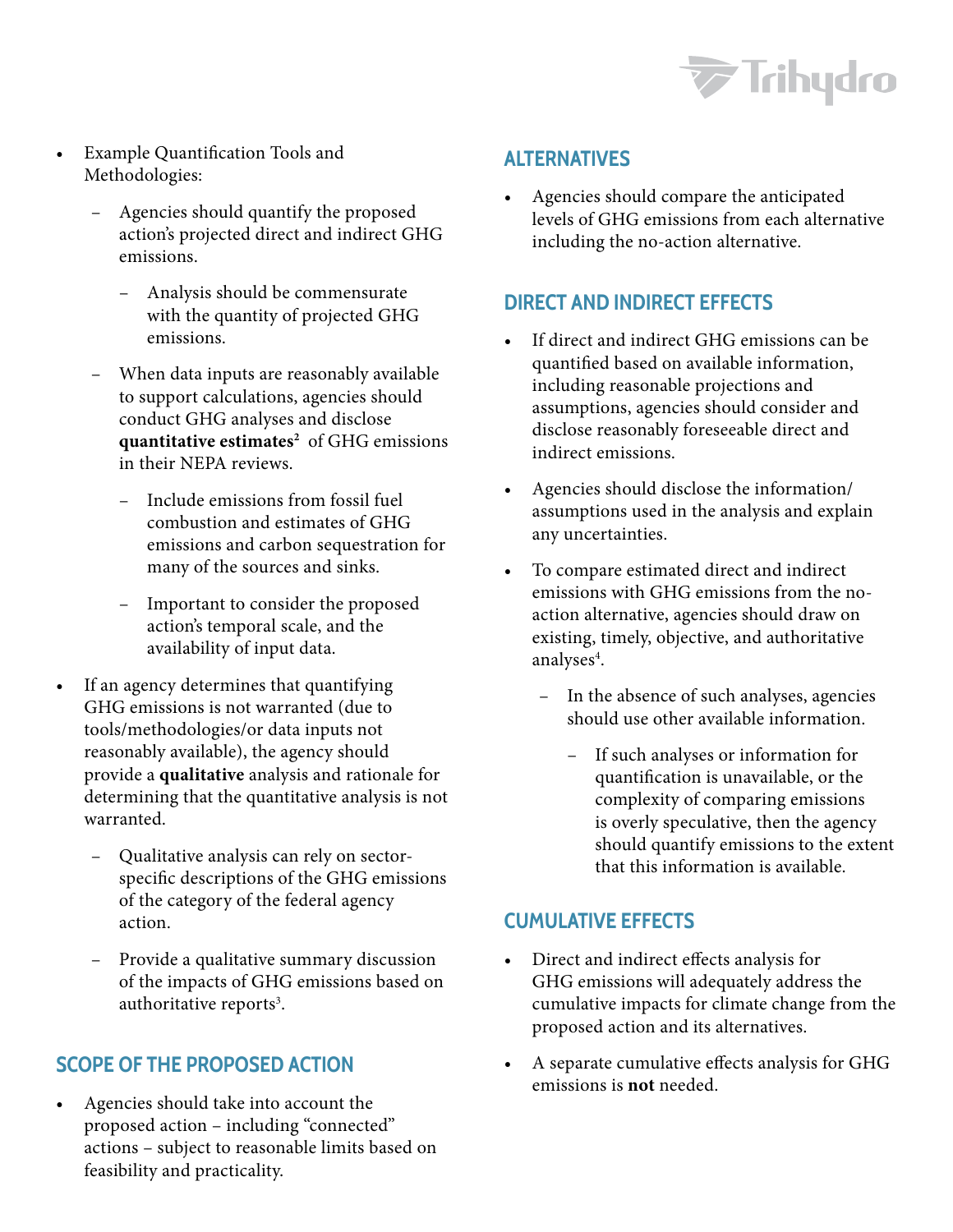

### **MITIGATION**

• Agencies should consider reasonable mitigation measures and alternatives as provided for under existing CEQ regulations.

### **CONSIDERING THE EFFECTS OF CLIMATE CHANGE ON A PROPOSED ACTION AND ITS ENVIRONMENTAL IMPACTS**

- According to the U.S. Global Change Research Program (USGCRP) and others, GHGs already in the atmosphere will continue altering the climate system into the future, even with current or future emissions control efforts. Therefore, NEPA reviews should consider an action in the context of the future state of the environment.
- Climate change adaptation and resilience<sup>5</sup> are important considerations when completing a NEPA review.

### **AFFECTED ENVIRONMENT**

• Agencies should remain aware of the evolving body of scientific information as more refined estimates of the impacts of climate change, both globally and at a localized level, become available.

### **IMPACTS**

- Climate change can make a resource, ecosystem, human community, or structure more susceptible to many types of impacts and lessen its resilience to other environmental impacts apart from climate change.
- An increase in a resource's, ecosystem's, human community's, or structure's vulnerability can exacerbate the effects of the proposed action. **AVAILABLE ASSESSMENTS AND SCENARIOS**
- Agencies **need not undertake new research or analysis of potential climate change impacts**, but may summarize and incorporate by reference the relevant scientific literature<sup>6</sup>.



## **TRADITIONAL NEPA TOOLS & PRACTICES**

#### **Frame of Reference**

• NEPA reviews should discuss relevant approved federal, regional, state, tribal, or local plans, policies, or laws for GHG emission reductions or climate adaptation to make clear whether a proposed project's GHG emissions are consistent with such plans or laws.

#### **Incorporation by Reference**

• Incorporation of other studies by reference is of great value in considering GHG emissions/ implications of climate change.

#### **Programmatic or Broad-based Studies and NEPA Reviews**

• A programmatic or broad-based NEPA review also serves as an efficient mechanism in which to assess agency efforts to adopt broad-scale sustainable practices for energy efficiency, GHG emissions avoidance, and emissions reduction.